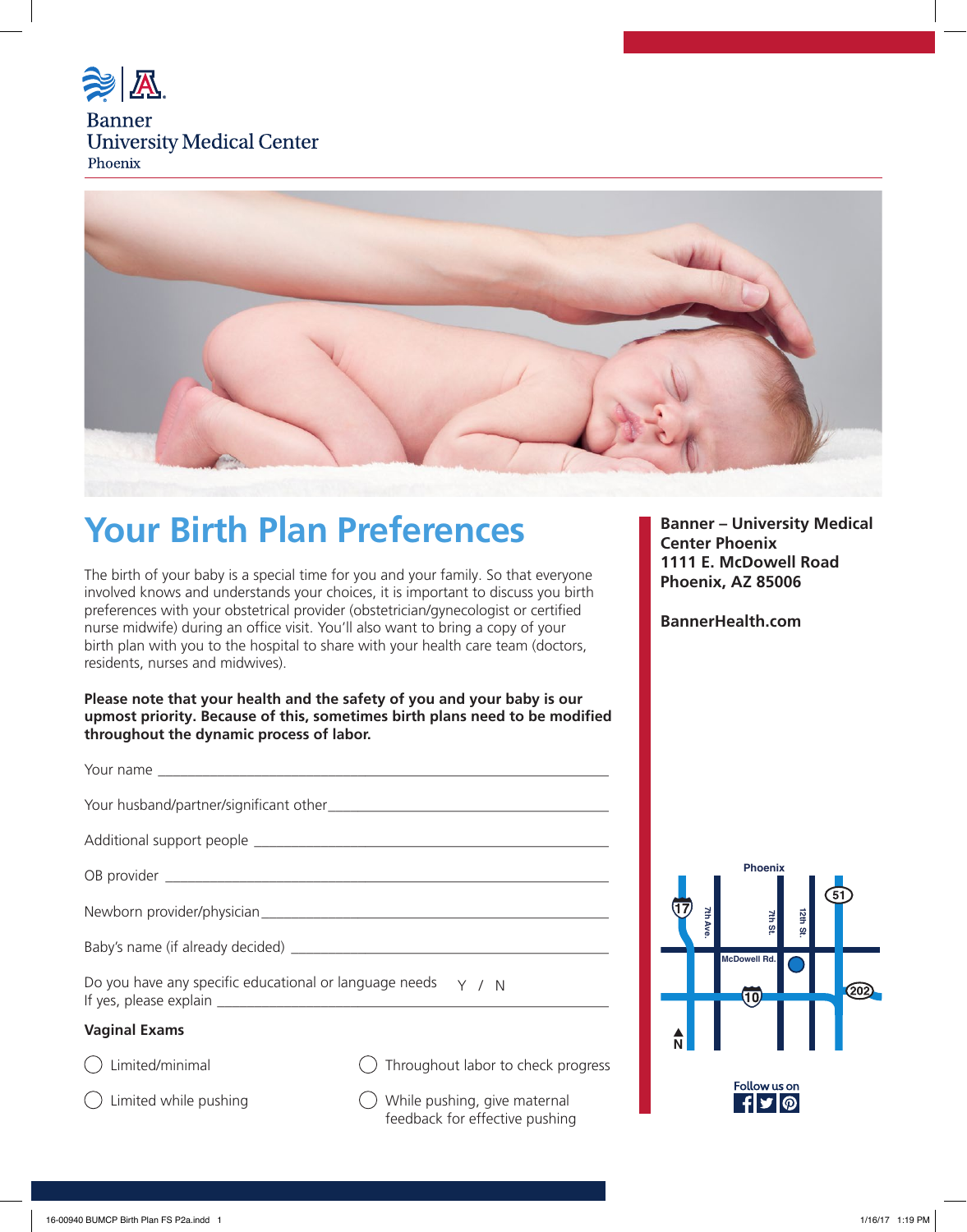## **Pain Management**

 $\bigcirc$  I have a strong desire to avoid pain medication  $\bigcirc$  I would like pain medication, please offer it to me if you think it will be helpful  $\bigcirc$  I would like an epidural, once I am in active labor  $\bigcirc$  I would like an epidural, as soon as recommended by my provider **Labor Preferences**  Y / N Intermittent monitoring of baby's heart rate Y / N IV Y / N Saline line IV lock *To be used in the event of an emergency such as unplanned emergent c-section or postpartum hemorrhage*  **Birth Preferences**  Y / N Push when I have the urge to push Y / N Use various positions for pushing *Options to discuss with your nurse*  • Have the room soothing and quiet as possible Use a squatting bar Use a mirror see my baby's head when it crowns Touch the top of my baby's head as it crowning I would like to take the placenta home/picked up within first hour after birth **Baby's Umbilical Cord** Y / N I would like delayed cord clamping Y / N I would like my support person to cut the umbilical cord Y / N I want cord blood collected for storage You'll need to contact a cord blood company before your 35th week of pregnancy **Newborn and After Delivery Postpartum Care**  *Options to discuss with your nurse*   $\bigcirc$  All newborn exams and procedures take place in my presence  $\bigcirc$  Allow a nap time or quiet time, keep visitors to a minimum  $\bigcirc$  Assist with infant's bath Avoid bottles/formulas and pacifiers (to promote exclusive breastfeeding)  $\bigcirc$  Breastfeed exclusively while in hospital Bottle feed my baby  $\bigcirc$  Have sibling participate in care of baby